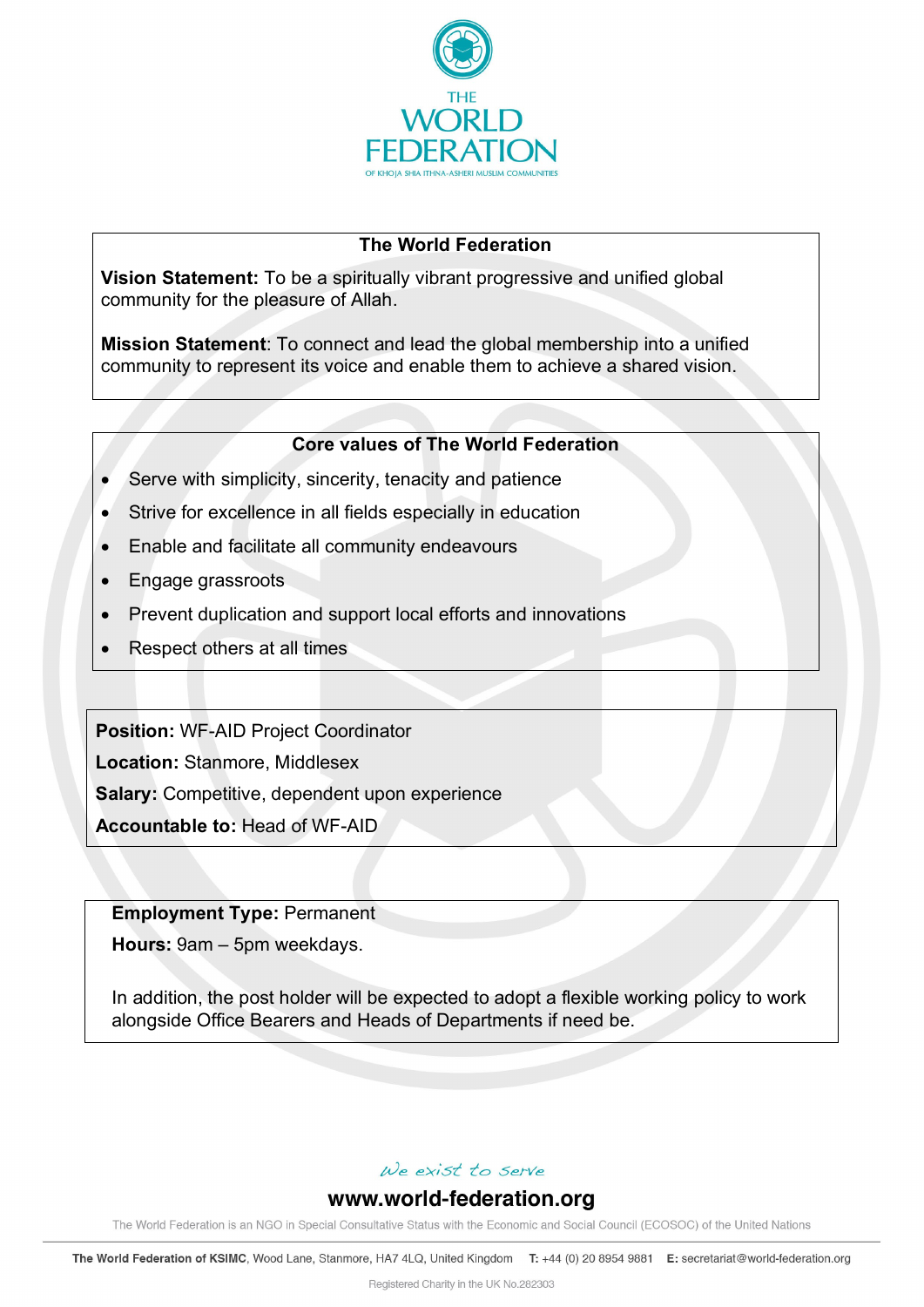## Purpose of the role:

The Project Coordinator takes ownership of the delivery and reporting of projects under the guidance of team leads. Excellent oral and written communication with donors, beneficiaries and staff/volunteers is therefore key.

# Position Requirements:

Experience in a role that involved project management/coordination.

Strong interpersonal, verbal and written communication skills.

Excellent organizational skills with an ability to think proactively and prioritize work.

Solid multitasking skills with emphasis on attention to detail.

Team player, able to develop realistic action plans and work under tight deadlines with minimal supervision.

Able to work effectively with others throughout organization and with external parties.

Experience exercising discretion and confidentiality with sensitive company information.

Strong working knowledge of Microsoft Office.

An appreciation of (Khoja) community organisations would be valuable but not essential.

Fluency in Gujarati, Urdu, or other cultural language would be advantageous.

## Responsibilities:

Create and maintain comprehensive project documentation, plans and reports

Coordinate project management activities, resources, equipment and information.

Prepare project proposals, timeframes, schedules and budgets.

Monitor and track project progress and handle any issues that arise.

Act as the point of contact and communicate project status adequately to all participants.

Draft funding proposals.

Attend external events as required to liaise with external partners/charities.

Contribute to the processing of donations, updating donor details and maintaining donor records, and ensuring that information held if accurate, appropriate and up to date.

Report and escalate to management as needed.

Respond promptly to all queries.